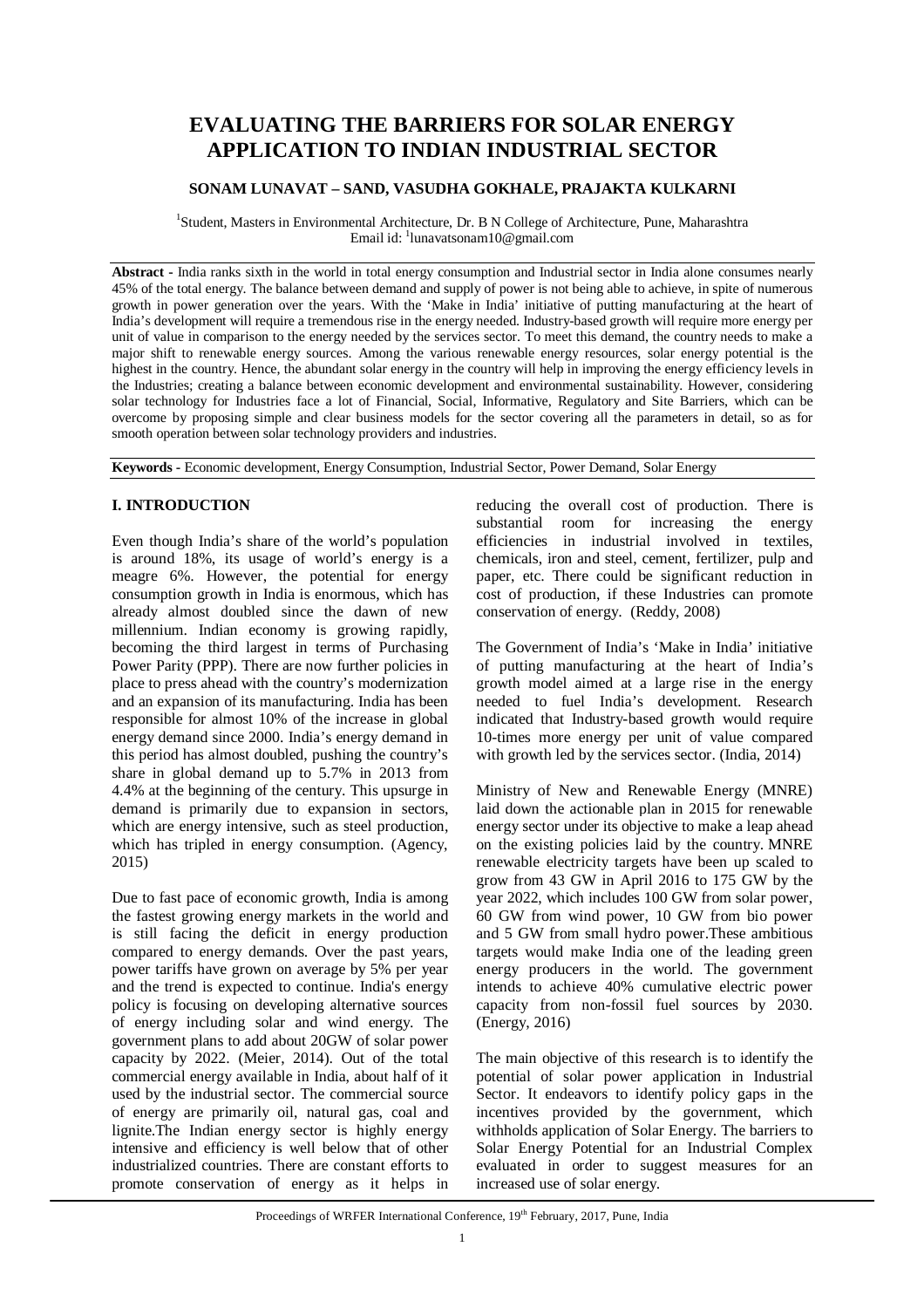**Electricity Consumption in India:** The estimated electricity consumption increased at a Compound Annual Growth Rate of 8.72%, from 411887 GWh during 2005- 06 to 948328 GWh during 2014-15. The increase in electricity consumption is 8.48% from 2013-14 (874209 GWh) to 2014-15 (948328 GWh). Of the total consumption of electricity in 2014-15, industry sector accounted for the major share (44.11%), followed by domestic (22.93%), agriculture (17.81%) and commercial sectors (8.27%).Following graph (Figure 1) represents the consumption data sector-wise: (INDIA, 2016)



**Renewable energy sources:** The Various renewable energy sources like wind, solar, biomass, hydro and cogeneration bagasse have high potential of energy generation. The total potential for renewable power generation in India until May 2015 was estimated at 896603 MW. Following is the break-up of energy potential: solar power: 748990 MW (83.54%), wind power: 102772 MW (11.46%), SHP (small-hydro power):19749 MW (2.20%), Biomass power: 17,538 MW (1.96%) and 5000 MW (0.56%) from bagassebased cogeneration from sugar mills (INDIA, 2016) Refer to Figure 2.



**Figure 2: Sourcewise Estimated Potential of Renewable Power in India . Source: Energy Statistics, 2016**

**Government Level Initiatives:** Considering the manufactures as an indicator of industrial development many initiatives are taken at government level, some of which are discussed in the following section.

**Make in India:** Make in India initiative was launched on September 25, 2014. The primary goal was to encourage both domestic as well as multinational companies to manufacture their products within India thus, making India a global manufacturing hub. Led by the Department of Industrial Policy and Promotion, the primary aim is to raise the contribution of the manufacturing sector from current 16% to 25% by the year 2025. New initiatives like promoting foreign direct investment, implementing intellectual property rights and development of the manufacturing sector were introduces by the Make in India program. (India, 2014)

**The Jawaharlal Nehru National Solar Mission (JNNSM):** After the launch of the JNNSM, Indian Solar PV market has seen significant growth. Grid connected Solar PV mainly consists of 3 types; ground mounted, rooftop and distribution grid plants. With the setting up of regulatory arrangements, national and local enabling means, and targeted policies, including suitable subsidies and financing arrangements, the total installed capacity rose from 40 MW in 2010 to 2686 MW as on 30 June 2014. JNNSM Phase I installed an average capacity of 1686 MW and Phase II added an additional 100MW under the implementation of the JNNSM policy. The total installed capacity, as on June 2015, of grid connected Solar PV was 4060.65 MW, which includes initiative by central and state governments. In order to meet this target, the government is taking a number of measures, of which applicable to the industrial sector are listed below:

- Provision of Renewable Purchase Obligation (RPO) for solar power in the National Tariff Policy
- Concessional import duty/excise duty exemption for setting up of solar power plants, accelerated depreciation and tax holiday (MNRE, 2015)

## **II. METHODOLOGY**

This research is carried out in two parts: a) descriptive b) Statistical and Cartographic Both primary and secondary data have been used. The primary Empirical data was collected by field survey and an online questionnaire survey. For field survey, a random sample of six Industries has been used, which are located in Sector I of Pithampur Industrial Area, Dhar, Madhya Pradesh. For online survey, questionnaire was sent to over 3000 Industries all over India, out of which 27(0.9 %) responses are received.

Secondary data was collected through various reports, scholarly articles and reference papers. Data has been cartographically represented by means of graphs and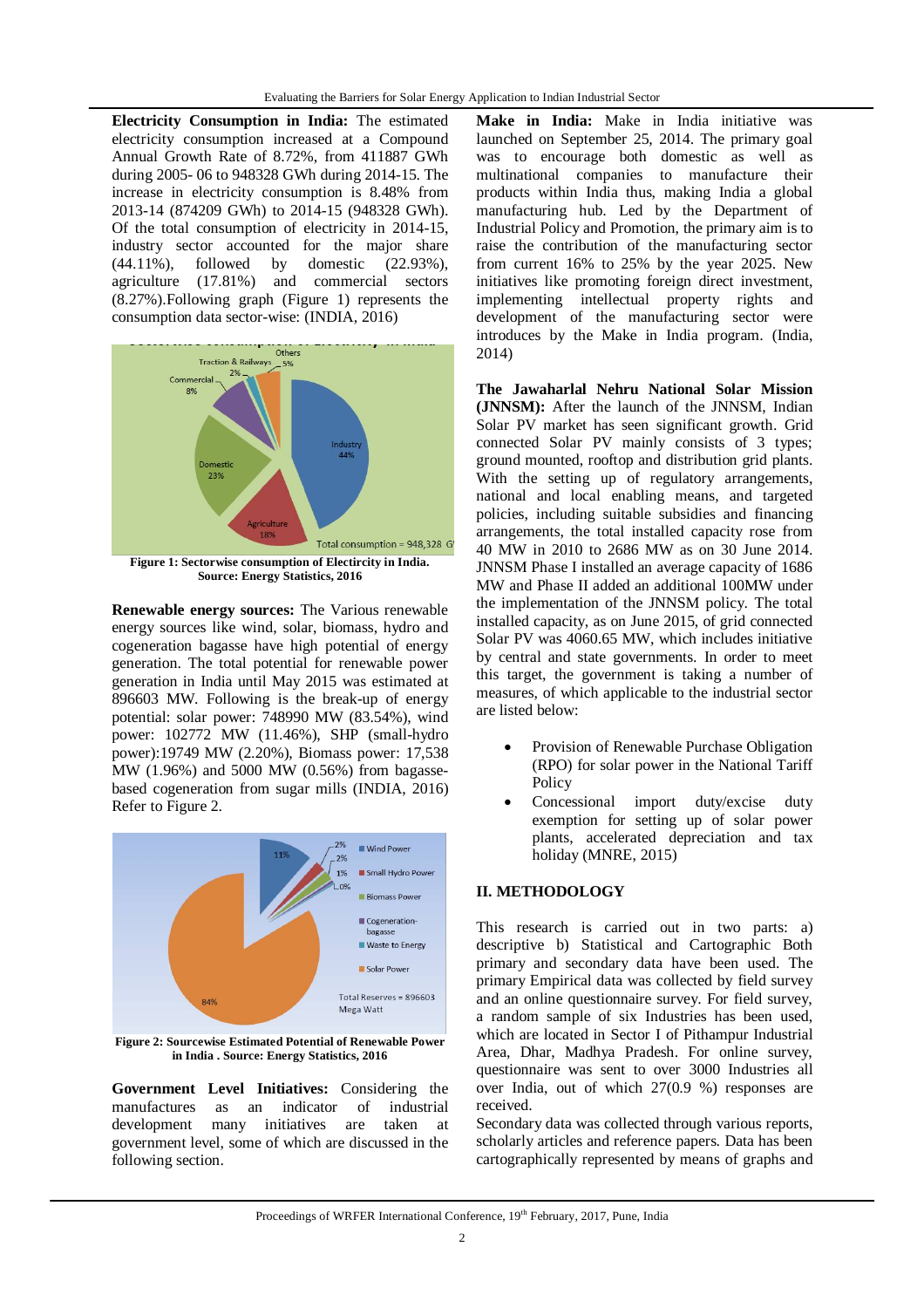cartograms. Some graphs have been given to justify the descriptive analysis.

## **III. DATA COLLECTION AND ANALYSIS**

The surveyed Industries include sectors such as Automobile, Food-processing, Textile, Metal, Food-processing, Fabrication, Chemicals etc. Basic variables explored included site area, no. Of employees, tenure of the industrial-setup, annual turnover, connected load available, average monthly electricity bill are studied. Survey questions corresponded to awareness on energy consumption, global warming, climate change and optimization of resources. Other variables were the owner's perceptions regarding solar energy, their willingness to shift to solar energy, the barriers they face as well as economic considerations in terms of their expected return on investment.

The findings of the survey is summarized as follows: Out of the industries that responded, 31% belong to metal & fabrication, 18% to Automobile, 13% to food-processing, 9% to Plastics and rest 18% to others. (Figure 3)



**Figure 3: Typology wise break up of Respondents.**

Out of the total industries responded, 68% industrial setup are more than 15 years old. Structural feasibility could be a barrier for older established industries. It would therefore be unclear whether these industries could support roof mounted Solar PV systems. (Figure 4)



**Figure 4: Distribution of Industries based on period of establishment**

More than 40% people agreed that optimizing energy in industrial sector would help in solving environmental problems. (Figure 5)



**Figure 5: Reponses on optimizing energy in industrial sector.**

18 % of Industries responded already have solar power installed or using captive power for their setup, but 81% are yet to shift to solar power to develop a balance between environmental sustainability and economic development. (Figure 6)



**Figure 6: Percentage of Industries running on Solar Power**

#### **Secondary Data Collection and Analysis:**

**Financial analysis of solar energy:** Setting up of Solar photovoltaic (PV) technology requires substantial capital expenditures. However, there have been recent developments in Solar PV systems that have dramatically increased the accessibility for its applications. Declining prices for solar PV panels over the past years have largely mitigated this problem. However, high initial investment costs of the systems poses a significant barrier for rapid deployment of solar PV. Nevertheless, if lifetime cost cycle of solar PV is considered, the initial investment can be justified. Many successful pilot projects have illustrated solar PV can provide reliable energy access for various industrial applications. Currently, battery banks for storage of power and charge controllers are often the most costly component in the entire installation; lowering this cost should be a top research priority. (Oluwatola, 2015). Solar PV systems will be considered by large no. of industries when innovative business models and financing schemes for industrial units are easily available. (Meier, 2014)

Following are the prominent incentives for Industrial Sector to switch to solar power:

**1. Accelerated Depreciation:** Industries can claim 80% depreciation in the first year and 16% depreciation in the second year. This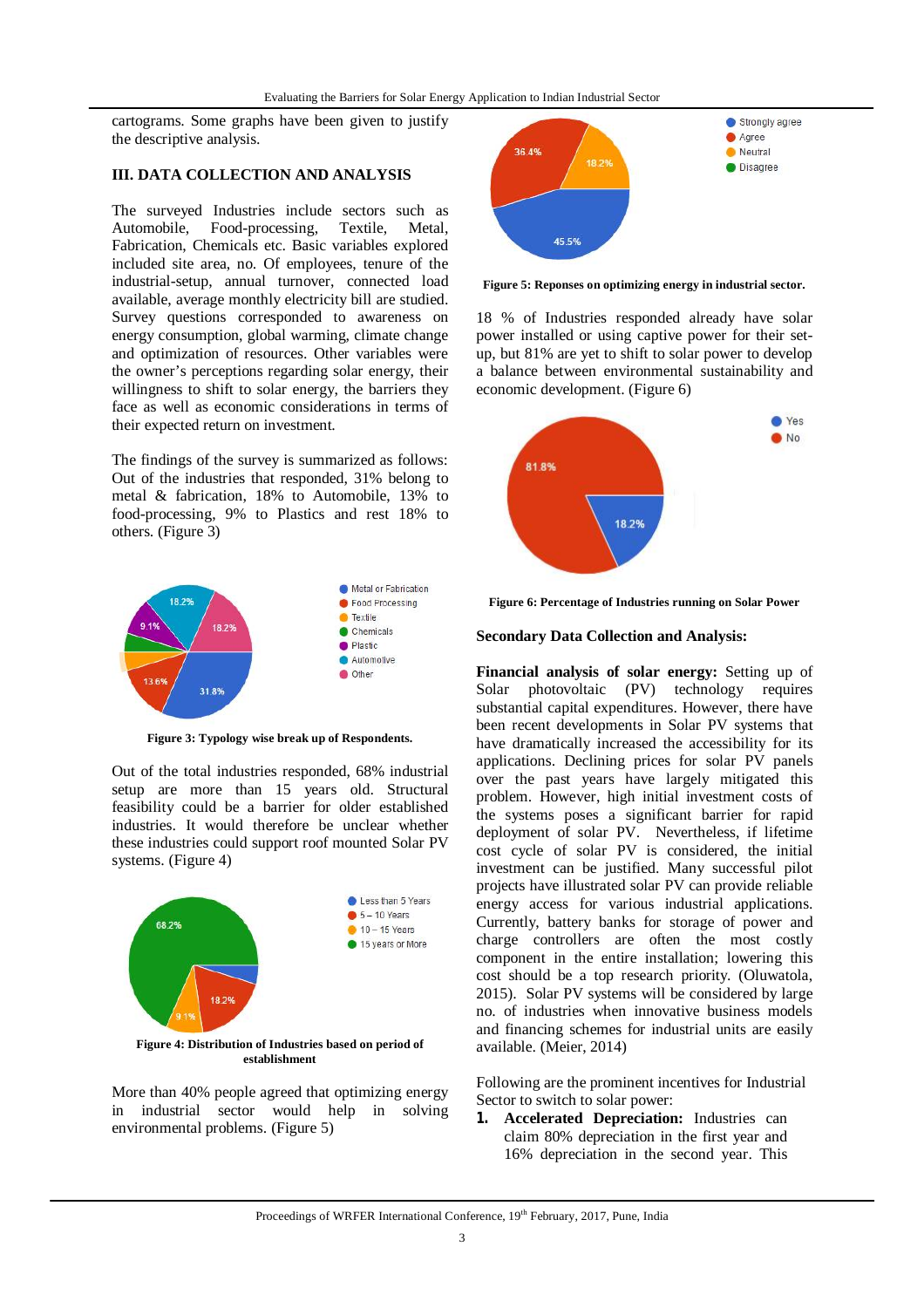will provide them huge tax benefit on their existing business revenue.

- **2. Renewable Energy Certificate:** The Industries, which invest in solar power plant for captive use on their unit, can acquire these certificates from the government of India. These certificates can be traded off on power exchanges in price ranging from Rs.9.3 per unit to Rs. 13.40 per unit.
- **3. Net Metering Incentive:** Excess power generated can be supplied to the grid and these units will be deducted from government tariff.
- **4. Tax Holiday for 10 Years:** The industries do not have to pay on revenue earned by selling excess solar power for next 10 years.(GOI, 2011)

## **IV. FINDINGS**

The foremost barrier for implementing solar energy is lack of knowledge according to 41% of the respondents. Whereas, 36% industries surveyed are of the opinion that lack of finance and resources are the key barriers for considering solar power. (Figure 7)



**Figure 7: Key barriers for implementing solar energy**

Among the respondents, 81% agreed that part load of their industries can be shifted to Solar Energy. However, 9% industry owners were of the view that their industry requires high intensity powers to run their processes, which cannot be shifted to solar power. (Figure 8)



**Figure 8: Opinion of Industries on shifting to Solar**

If the return of investment in less than 3 years, more than 50% of respondents would shift to solar. However, based on the current feedback from solar panel manufacturers, this goal would be unrealistic. The more realistic period for return on investment would be 5+ years. This would only be acceptable to

5% of respondents. While, 36% respondents would be willing to consider shift to solar energy if they can get return on investment in 3-5 year. (Figure 9)



**Figure 9: Industries Expected Return on Investment**

#### **V. DISCUSSION**

The barriers identified by the respondents were lack of knowledge on the solar power technologies and consideration of solar power to be of low intensity, which cannot be applied to high intensive industrial unit. These barriers can be overcome by creating awareness of the technological advancement and application in the industrial sector. A better interface between solar technology providers and industries will build a reliable network for setting up of Solar based power systems for the Industries.

#### **CONCLUSION**

This research has identified five prominent barriers in deployment of solar energy in Indian industrial sector. Financial barriers include high – initial investment, expectation for quicker ROI (Return on Investment), and unfavorable financing policies. Informative barriers related to lack of awareness about solar power and lack of knowledge of its implementation. Communication gap between solar technology providers and industries, concern related to operation and maintenance, and low priorities for clean energy are the social barriers identified. Regulatory barriers include lack of enforcement of RECs, lengthy processes of Permits and Land acquisition clearances, Split Incentives in form of Tax depreciation for Industries. Limited availability of free space, Structural limitation for Roof – mounted PV systems are among the site barriers for industrial units.

Development of simple and clear industrial solar finance models based on parameters like site space available, power requirement, finance capacity etc. will help industries to switch to solar energy. Better understanding of solar systems available pertaining to scale and power requirement of the industries. Availability of low interest rate loans in addition to subsidy for solar power technologies.